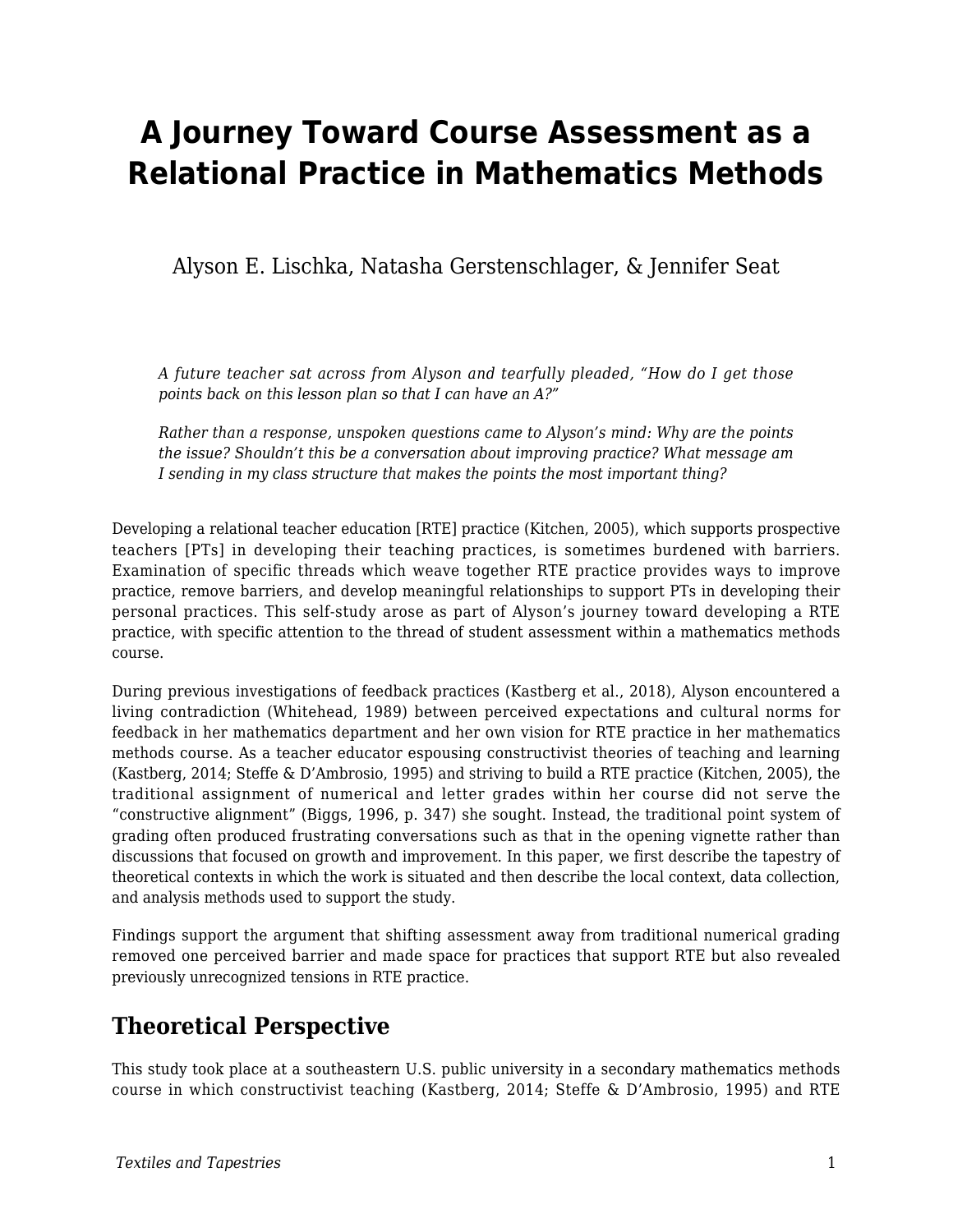(Kitchen, 2005) served as underlying theoretical perspectives for the structure of the course activities. Kastberg (2014) characterized constructivist teaching as the "study [of] mathematics teaching and learning constructions of teacher-learners in a learning space whose design is based, in part on a working knowledge of teacher-learners' concepts of mathematics teaching and learning" (p. 352). It revolves around the instructor valuing PTs' autonomy and viewing PTs' existing models of teaching as rational. Instructional activities that align with constructivist teaching include situations "designed for teacher-learners that support awareness of self as a model builder" (Kastberg, 2014, p. 353) and provide opportunity for reflection and interactive communication in order to corroborate ideas about teaching and learning.

With constructivist teaching as a perspective, knowing PTs becomes an essential action for instructors so that situations designed as class activities can allow space for PTs' model building. Kitchen's (2005) RTE, described as "a reciprocal approach to enabling teacher growth that builds from the realization that we know in relationship to others" (p. 17), provides a framework for understanding what it means to *know* PTs. Drawing from Rogers' (1961) *helping* relationships, RTE respects the experiences that PTs bring to teacher education classrooms and builds knowledge from those experiences in authentic ways. Kitchen described seven characteristics central to RTE: understanding one's own personal practical knowledge, improving one's practice in teacher education, understanding the landscape of teacher education, respecting and empathizing with preservice teachers, conveying respect and empathy, helping preservice teachers face problems, and receptivity to growing in relationship (2005, p. 18). In concert with constructivist teaching practices, a methods course guided by RTE is focused on building knowledge of teaching collaboratively with PTs through their own experiences.

Assessment of learning is a required aspect of any course, including those situated in constructivist teaching and RTE. Traditional forms of assessment which utilize summative assessments and letter/percentage grades prevail in higher education (Buhagiar, 2007; Rojstaczer & Healy, 2012) and have historically served the purpose of "selection and certification" (Buhagiar, 2007, p. 39). In addition, classroom assessment can be used to screen students, diagnose strengths and weaknesses, and provide opportunities for creating records of learning or feedback on progress. However, traditional assessment is most often used as a tool for motivation or control within a system structured around rewards and punishments (Buhagiar, 2007; Kohn, 1999). This conventional system of assessment is contradictory to the ideals of autonomy and model building set forth in constructivist teaching (Buhagiar, 2007). This study aimed to attend to this disconnect through self-study examination of assessment practices situated within existing research.

Most research on assessment is focused on the effectiveness of standardized and large- scale assessment rather than characteristics of classroom assessment. However, grading practices in teacher education have been the focus of self-studies, though not particular to RTE. McClam and Sevier (2010) reported on the turmoil that arose when they attempted to implement an alternative grading practice in an elementary methods course, revealing the cultural role that assessment plays in education institutions and in society. Brubaker (2010, 2012, 2015) reflected on a move to individual grading contracts as a way to negotiate and enact authority differently in his teacher education course, which provided greater alignment with his theoretical perspective and the goals of the course. Findings from these authors point to the need for a greater understanding of the thread of assessment within RTE and the tensions that arise when aligning assessment and practice.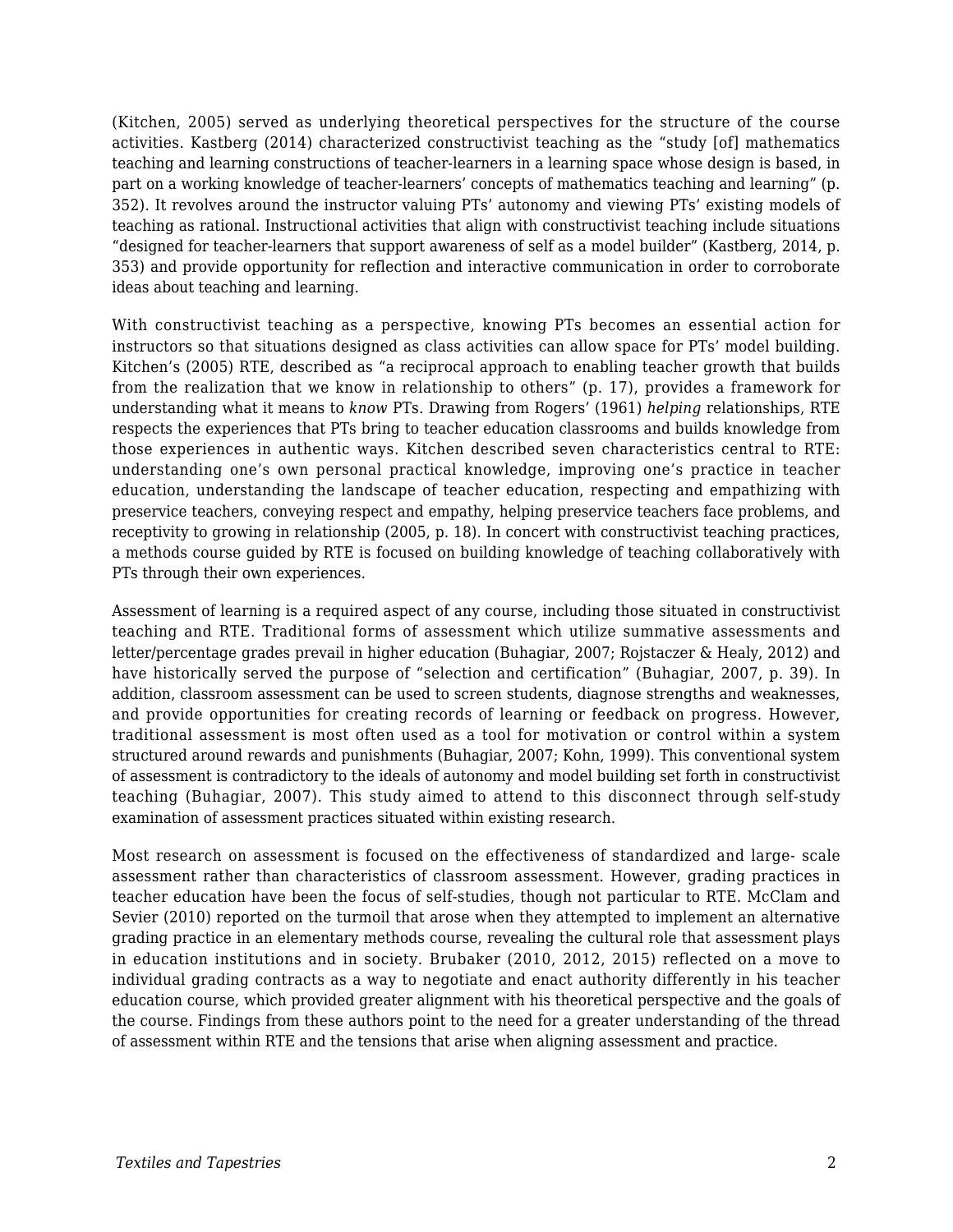## **Aim**

In response to the living contradiction Alyson experienced in assessing PTs in her mathematics methods course, Alyson revised her grading policy in the course to remove all numerical values for activities completed. Instead of assigning traditional percentage or number grades on assignments, PTs received written feedback on their work and were informed of whether they had met expectations on indicators for each task through written and verbal feedback. PTs were encouraged to revise all work. A final course letter grade was assigned by Alyson according to whether PTs had met expectations on all, most, some, or no indicators on assignments through original submission or revision of their work.

Aiming to better understand the role that assessment plays in RTE, this study built on prior research to investigate the elements of RTE that are strengthened when a numerical grading system is removed from course tasks and the focus of assessment is turned toward feedback to inform learning and growth (Hattie & Timperley, 2007) within a mathematics methods course guided by constructivist teaching. The study was guided by the question: How does implementing a nonnumerical assessment system in a mathematics methods course allow the instructor to cultivate RTE practice?

#### **Method**

This study was conducted in a secondary mathematics methods course taught by Alyson and housed in a mathematics department in a mid-size university in the southeastern United States. The mathematics department is comprised of units that focus on the teaching of theoretical mathematics, applied mathematics, statistics, actuarial sciences, and mathematics education. The grading system at the university requires instructors to assign grades of A, B, C, D, or F, with plus/minus grading allowed since 2000 and implemented in the mathematics department after 2013. Debate in mathematics department meetings concerning the allowance of C- to count toward graduation credit for majors demonstrated this faculty's general adherence to and belief in a traditional grading system structured around summative assessments and percentage scores. Alyson had taught this methods course for five years, and data was collected during her sixth year of teaching, as she successfully progressed through the tenure and promotion process.

Alyson has engaged in self-study of RTE practices over the previous six years. In this study, she introduced Natasha and Jennifer to self-study methodology by engaging them as critical friends (Schuck & Russell, 2005). Natasha, an assistant professor at another institution, has collaborated with Alyson in writing research and practitioner articles, in theoretical discussions of teaching, and in grant opportunities for six years. Jennifer is currently a graduate student in Alyson's program, interested in exploring ways to improve the preparation of teachers. Together, we subscribe to selfstudy methodology as interactive and improvement aimed (LaBoskey, 2007) and characterized by openness, collaboration, and reframing (Samaras & Freese, 2009). The openness allowed Alyson to make her practice visible to Natasha and Jennifer, enabling reflection about practice that revealed aspects of RTE that emerged in a new assessment context and providing insights into areas for additional improvement. Alyson asked Natasha and Jennifer to engage in constructive listening (Weissglass, 1990) in order to aid in reflection and reframing but also to look for themes and challenge her reflections as the group read and discussed the data.

To gain understanding of the impacts of new grading practices, we gathered and analyzed a variety of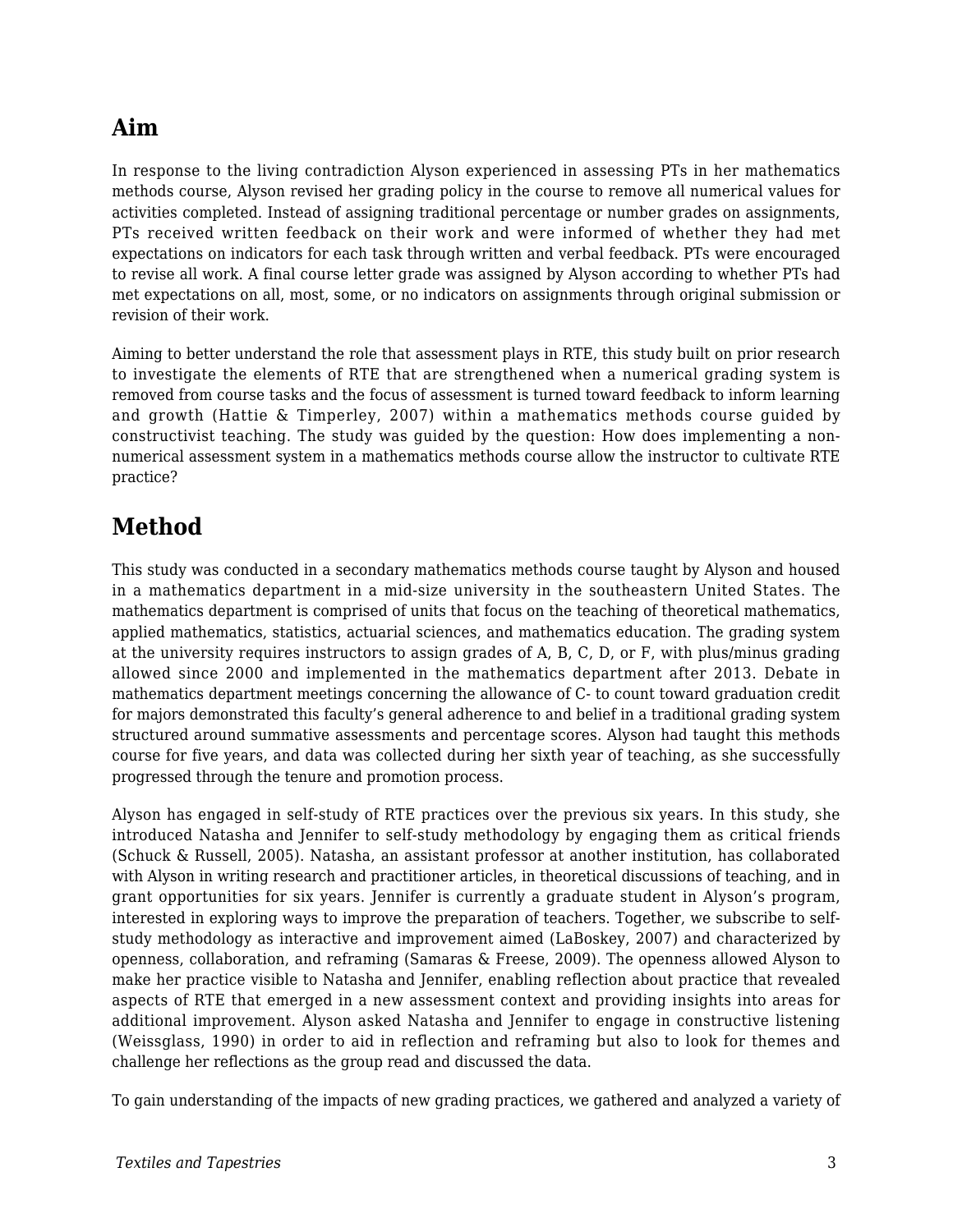data throughout the study. The primary sources of data were an instructor's journal, which was written after most class sessions, and transcripts of conversations between the authors as they reflected on the instructor's journal, which happened bi-weekly. Alyson journaled regularly throughout the course with particular attention to pivotal class sessions and episodes of providing feedback to PTs. Natasha read and commented on the journal prior to the bi-weekly meetings, preparing questions for discussion. Jennifer observed many class sessions in person and used her observations to support researcher discussions. All three authors then participated in recorded biweekly constructive conversations about the events of the course as noted in the journal and recollected by the authors, which included Alyson's reactions to and thoughts about assessing major tasks of the course. During these conversations, all three authors reflected ideas from the data back to each other and made sense of instances from the classroom as relevant to themselves and the work of RTE. Additionally, student assignments (including written reflections and reactions to feedback), class session recordings, and interviews with the PTs (conducted by Jennifer following the conclusion of the course) were collected as secondary sources and used to corroborate Alyson's perception of events. After the course concluded, the data were coded according to Kitchen's (2005) characteristics of RTE with additional codes that identified excerpts as particular to the instructor's and PTs' reactions to assessment practices in the course. Alyson first coded all of the data, and Natasha and Jennifer verified the coding, with disputes on codes resolved during analysis discussions.

Next, we tell the story of the threads of assessment in Alyson's methods class in narrative form through vignettes and recollections of events that occurred during class and analytical discussions among the authors. We present the findings in this way in order to demonstrate the emergence of RTE practices alongside previously unacknowledged tensions. By weaving the story across classroom discussions, journal entries, and research team conversations, we build trustworthiness in the findings (Mishler, 1990).

#### **Findings**

Alyson's concerns about assessment in her methods course arose during her work to develop RTE practice and through frequent encounters such as the opening vignette. Alyson revised her assessment system in response to her concerns. As she worked to become comfortable with her new non-numerical grading system, Natasha urged her to consider how the grading system might impact the receptivity to growing in relationships with PTs. Alyson realized,

I think I have been so fixated on the grading policy this week that I have not tuned into the building of relationships as I wanted to. . . This week I have let the grading policy sit in the middle and be the thing that I thought was the big issue instead of focusing on letting me just get to know these students. So I really feel like next week what I need to do is just put it aside and forget about it and know that as long as I am recording and gathering all of their journals . . . if they have an issue they will let me know. But I have to work on building that relationship. (Meeting 08/31)

Alyson was concerned about PTs' reactions to a different grading system and almost let it become central in the course rather than building relationships to help them grow in their teaching practice. However, review of class conversations and PT journals indicated the PTs did not appear to be concerned about the change in grading system.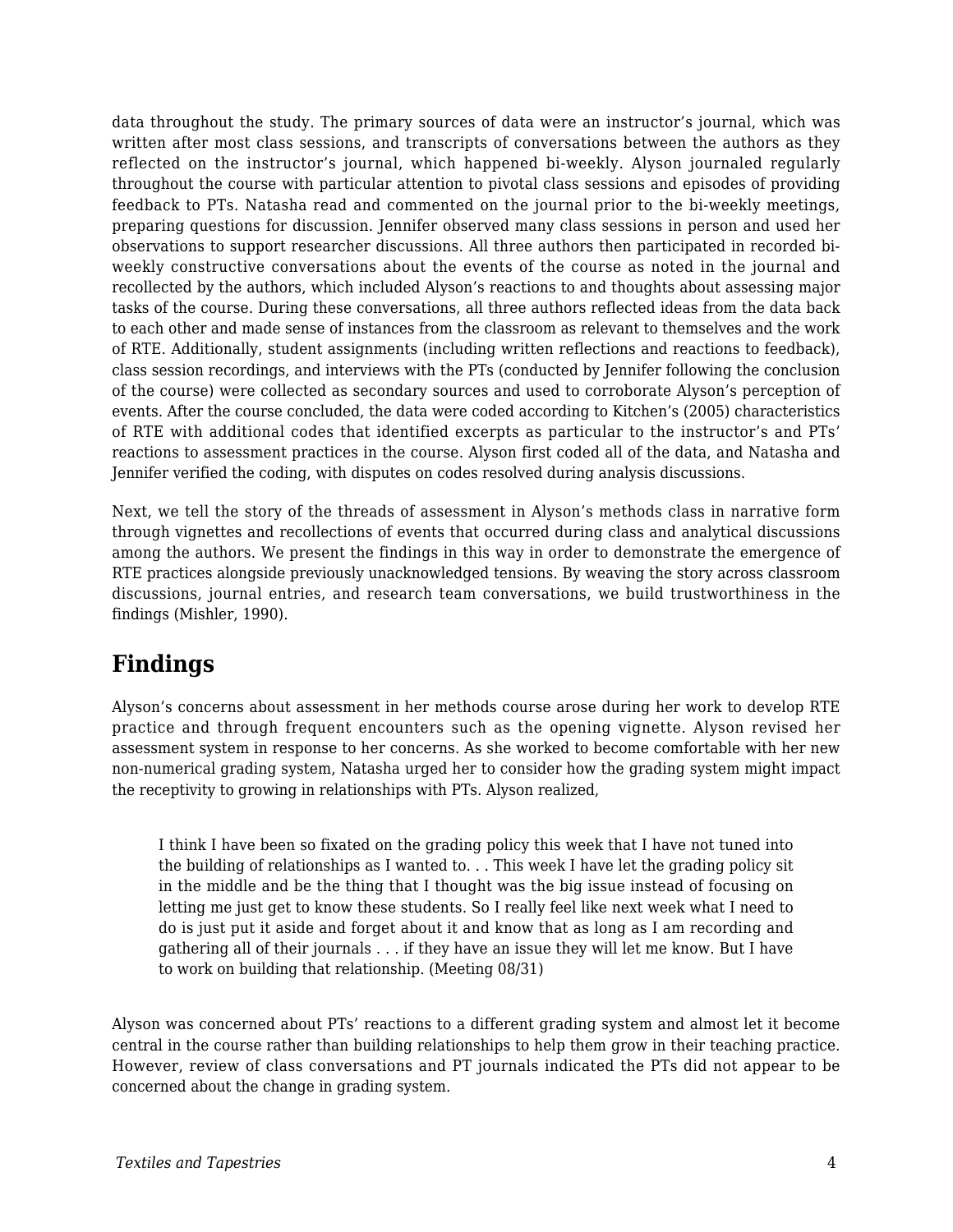Alyson began to gain confidence in the PTs' lack of concern about assessment when, early in the semester, PTs asked questions about feedback. After a question in class from a PT concerning feedback on their written reading reflections, Alyson wrote,

I liked that the discussion was about 'am I on track in how I am responding' rather than 'is my answer correct.' The discussion was not asked for in the 'what is my grade' way. Instead, the question was about whether or not students are on track in how they are interacting with the readings. (Journal 09/06)

Then, a few days later the class was discussing a letter-writing activity. The activity involved PTs learning to give feedback to high school mathematics-learners through a pen-pal correspondence. One of the PTs asked "Are you going to give us feedback on our feedback? I want to know how I am doing" (Class 09/18). In the research team discussion of these events, Natasha noted the emphasis on development of practice rather than numbers that defined a grade: PTs were asking questions about how they could improve and sought feedback from Alyson that would help them accomplish this improvement.

Growing confidence in the new assessment system allowed Alyson to reflect on how she was providing feedback differently in this environment. From her own recollections on grading and inclass feedback, Alyson noted that she was able to focus her feedback more closely on PTs' professed goals and weaknesses along with her own observations of their work to support them in improving, genuinely conveying respect and empathy for PTs and their ideas. For example, one PT, Clark, shared a goal of grounding his teaching of new concepts in real-world connections. Clark later produced a lesson plan that did not align with his belief. Rather than feeling constrained by a point system, Alyson had conversations with Clark focused on aligning the lesson plan with his espoused beliefs (Journal 10/22) and resulted in an improved plan that built on his personal goals.

With another PT, Kelly, Alyson was able to focus her feedback on the assets Kelly brought to her practice in order to bolster Kelly's confidence. In a journal entry, Kelly, a PT who lacked confidence, had beautifully written about building relationships so that students "trust me enough to be vulnerable with their learning progress" (Student Journal 10/10). Alyson provided feedback that drew on Kelly's clear articulation and encouraged Kelly to continue connecting with learners, again conveying respect and empathy for the PT. After receiving the feedback, Kelly confidently contributed meaningful arguments in an equity discussion during the following class that clearly drew on the feedback Alyson had provided and challenged the class to consider the landscape of teacher education.

Throughout the course, Alyson found evidence of asset-based discussions that built on PTs' experiences and goals and focused on helping PTs to build their own practices. Even though Alyson was encouraged by texts from colleagues that said "The students are sitting here in the office talking about what great feedback they get from you, and how much they appreciate it" (Text 12/03) she still questioned her practice. Along with the emergence of clear aspects of RTE came the recognition of other tensions.

As she reflected on this text with Natasha and Jennifer, Alyson wondered "but will [my feedback to the PT] have any impact on their teaching?" (Meeting 12/03). This refrain was continued from early in the semester when Alyson wrote: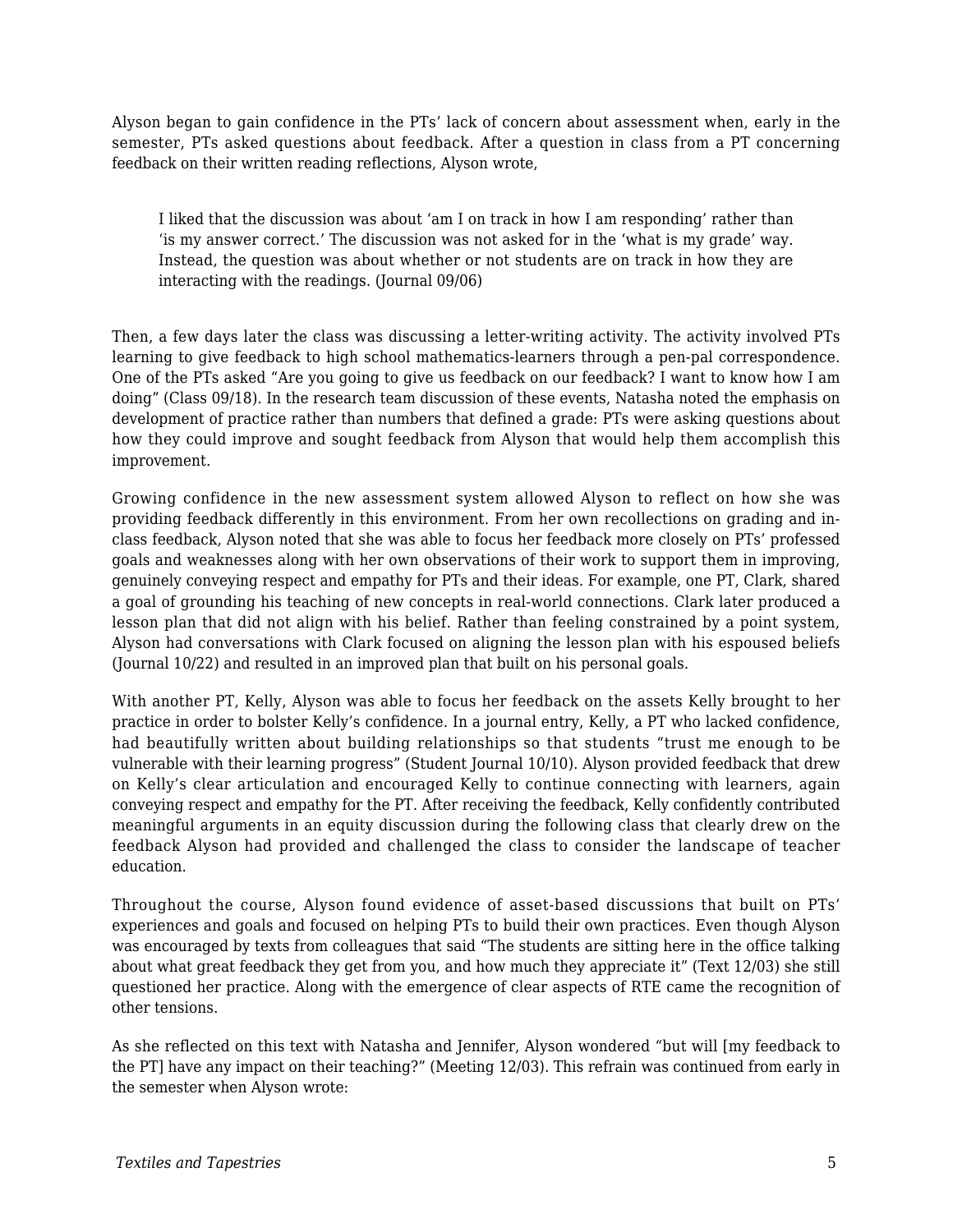There was some discussion but the PTs are still looking to me to verify their responses. I want them to start making some decisions about value themselves–maybe I am not providing feedback in a way that helps them to do this. I still felt like the conversations were unidirectional (teacher to student) rather than getting the PTs engaging with each other. (Journal 09/25)

Alyson was confident that the feedback she provided was focused on building on PTs' strengths and helping them to use those strengths to continue to build their ideas about teaching practice and address problems of practice. However, she was not sure about how PTs were taking up the feedback. In a conversation, she shared about her feedback on lesson plans:

I felt like they can take this now and can use this feedback to improve what they have here. Now they all have the option of making revisions and resubmitting it by next Monday. I have not seen my students yet ... so I don't know how they've taken it up. (Meeting 12/03)

Alyson had growing discontent with the new assessment system and wondered if simply removing numerical grades was enough.

In addition to Alyson's discontent with the ways in which her assessment system promoted PTs' selfreflection, she came to realize that the shifted focus highlighted difficulties in building relationships with some students. As Alyson attempted to provide feedback with one particular student, Kevin, she struggled to do so in a way that built on Kevin's experiences.

I have come to realize, though, that part of the trial is that he sees mathematics in such a different way than I do. Kevin is approaching everything from an algebraic perspective and expecting his students to just know to perform some of the algebraic manipulations. He does not connect to visual elements in his lessons–particularly in lessons for which the visual explanations are where he would be able to provide access to struggling learners. I tried to comment on this and I sent him an article . . . He does not move in that direction, however, and leaves me feeling flat after reading his plans. (Journal 11/05)

In several research team discussions, Alyson shared her frustrations about Kevin and her concerns that her "own perception of him is kind of crowding out the ability to really see what he is doing" (Meeting 11/30). Alyson was concerned that her assessment system would be influenced by her lack of effective relationship building with Kevin.

Amidst difficulties with Kevin, Alyson also struggled to consider how she could articulate her grading practices to colleagues. Early in the study, Natasha challenged Alyson to consider "how you might respond to people who say you still have to record a grade" (Meeting 08/31). As a junior faculty member, Alyson's concerns were situated in her own experiences at her institution. Alyson had a prior experience with grading in which her class's remarkably high average on a common final exam was questioned by colleagues. Alyson later recalled she "felt like I had to have that evidence because they were coming to me and saying well 'Why are your grades so high?'" (Meeting 12/14). In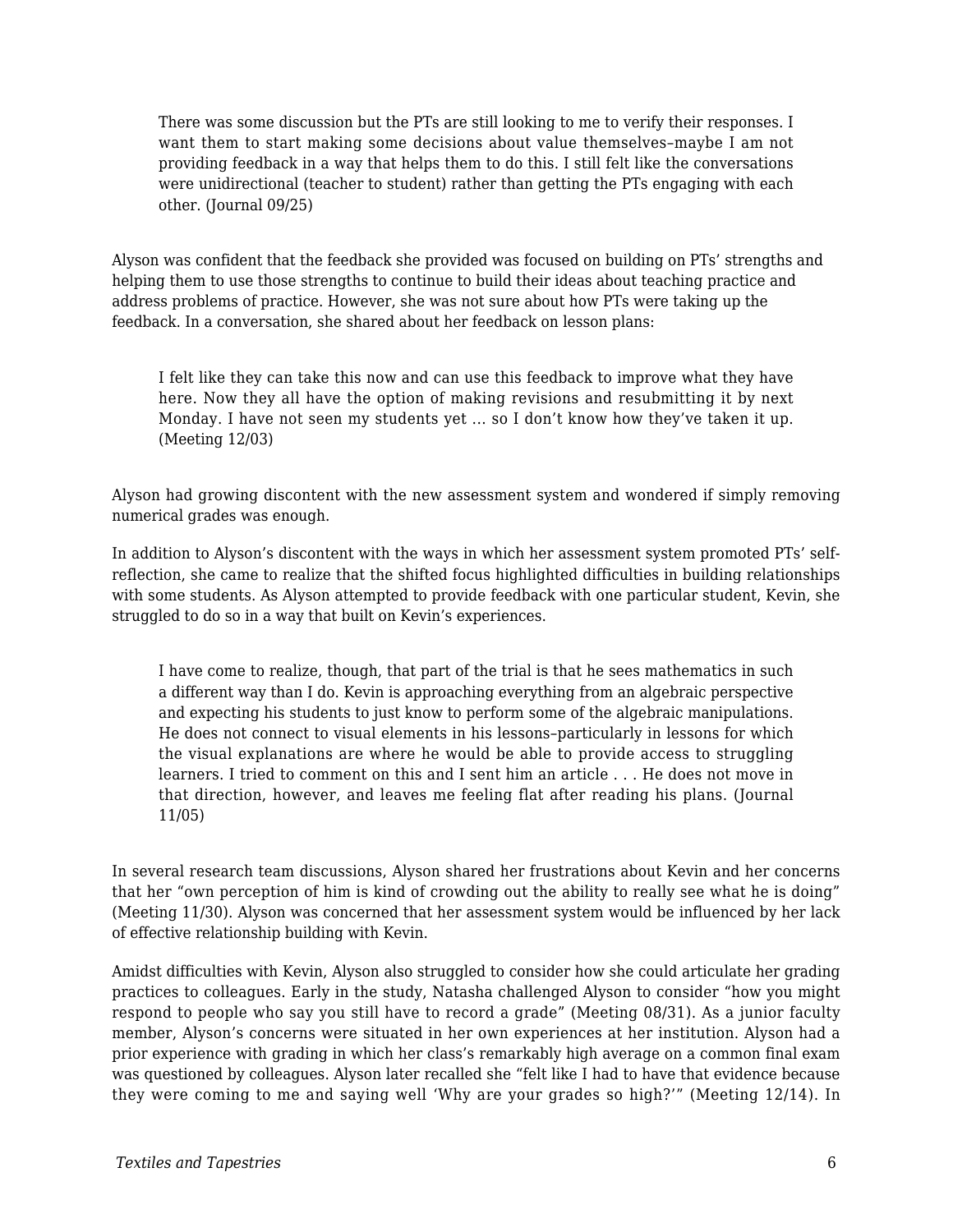justifying her final assigned grades for this methods course, Alyson relied on rubrics for each course assignment and a general course rubric that focused on improvement of practice as evidenced in submitted work. In searching for ways to discuss her grading system, she found herself comparing the non-numerical grading system with a traditional grading system:

The other question I had with grading is: okay even when you have numbers you look at the numbers and you look at the name and you say is this the grade that this student has earned? And I don't think that that process is any different for me right now. (Meeting 12/14)

Although Alyson had growing confidence in the changes in her assessment system, she continued to struggle to support her practice in ways that inspired trust in her practice.

#### **Discussion and Implications**

This self-study takes up Brubaker's (2010) call for teacher educators to "document their efforts to question the taken for granted in their grading practices and develop at both the personal and professional levels the knowledge essential for reconstructing conventional practices" (p. 266). Through examination of data collected during a course in which a non- numerical grading system was enacted, the authors engaged in exploration of the impact a shift away from traditional assessment can have on RTE. The data revealed that Alyson focused on the relational practices of respecting and empathizing with preservice teachers, conveying respect and empathy, and helping preservice teachers face problems (Kitchen, 2005) through asset-based conversations in which PTs' strengths and experiences served as a starting point for growth. Alyson's conversations with PTs about their progress were noted to lack reference to overall grades and instead focused on ways to improve practice, all evidence of enactment of RTE. Even in Alyson's struggles to build a relationship with Kevin, the discussion focused not on the grade Kevin was earning but instead on Kevin's experiences and how Alyson was, or was not, finding ways to connect with those. This result demonstrates that Alyson was creating "constructive alignment" (Biggs, 1996, p. 347) between her assessment practices and her theoretical foundation of constructivist teaching. Alyson's assessment practices were now focused on supporting the PTs' constructions of models of teaching.

In turning back to the self and improvement of practice, reflections on conversations demonstrated Alyson's growing confidence in a non-traditional assessment system but revealed a need for further change. Alyson's doubts concerning what PTs take up from the feedback they received calls to question the impact of simply changing the way in which a final grade is determined. Although this one step resulted in positive shifts in Alyson's classroom, her discontent indicates that the change was not sufficient to transform conventional assessment practice to be fully aligned with constructivist teaching. Alyson still felt that students were not taking authority for their own learning and reflecting on their own growth in productive ways. In order to be more fully aligned, changes should be made so that PTs become owners of their own assessment and develop the authority to reflect on their own work and assess progress in rigorous ways.

Traditional assessment practices have changed little in the last century (Rojstaczer & Healy, 2012) and are not sufficient to support constructivist teaching. Buhagiar (2007) urged: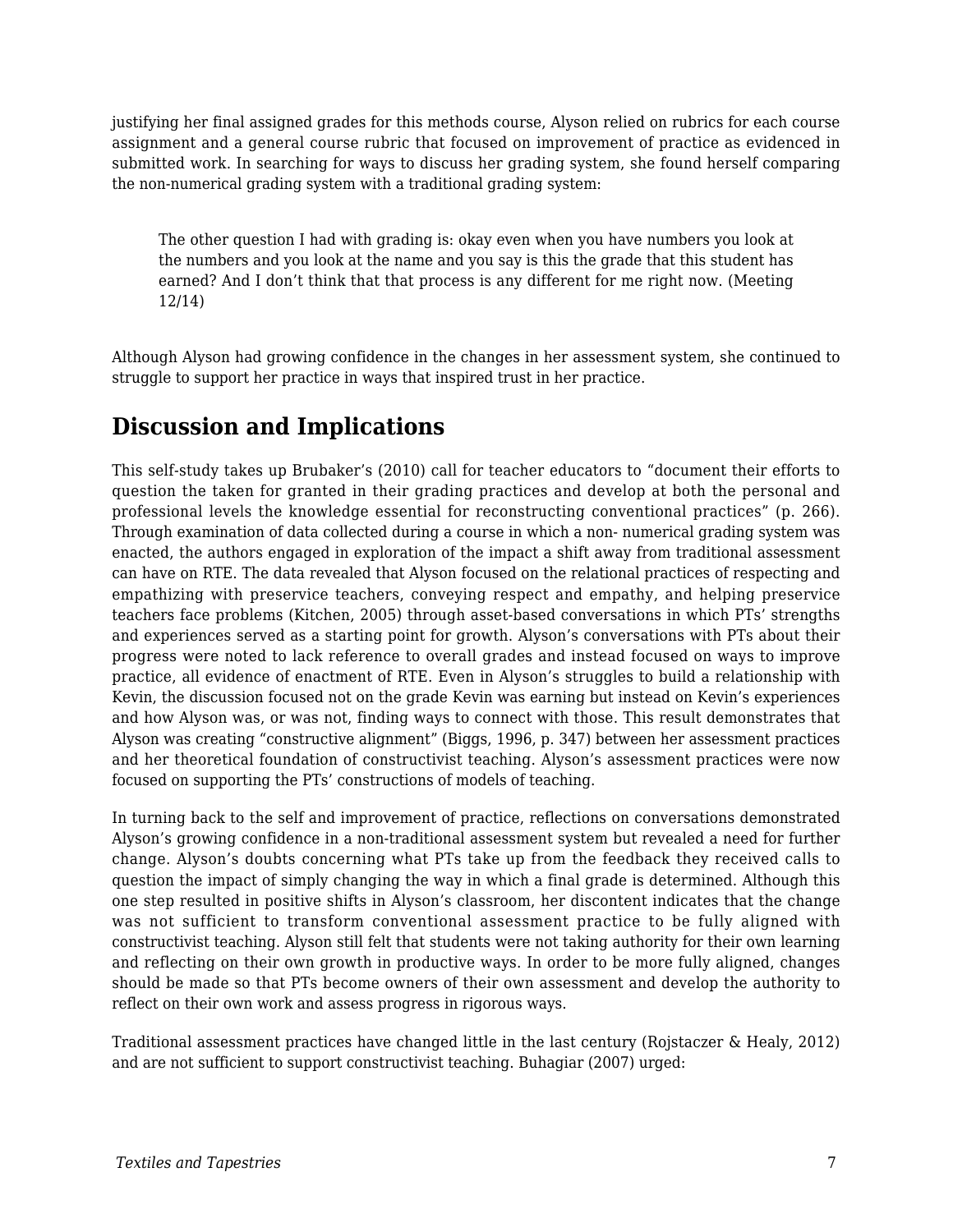If we truly believe in inclusion and diversity—which builds on the understanding that everyone is capable of learning and worthy of the best possible investment in his or her education—it becomes unsustainable to continue using an assessment model that has traditionally developed to focus on selection, certification and accountability. (p. 41)

The changes Alyson enacted in her methods class take one step in the direction of supporting PTs to develop their practice, but do not sufficiently reach the call set forth by Buhagiar (2007) and Brubaker (2010) to reconstruct assessment practices in ways that support PTs in constructing teaching practice so that PTs will carry with these practices into their teaching careers. In order to reach this goal, teacher educators must continue to publicly examine and question the threads of practice, such as assessment, that form the tapestry of the work we conduct in preparing teachers. Further, teacher educators must support each other in making brave changes that resist traditional practices but encourage prospective teachers to develop skills needed for success in the profession.

### **References**

Biggs, J. (1996). Enhancing teaching through constructive alignment. *Higher Education, 32*(3), 347-364.

Brubaker, N. D. (2010). Negotiating authority by designing individual grading contracts. *Studying Teacher Education: A Journal of Self-Study of Teacher Education Practices*, *6*(3), 257-267.

Brubaker, N. D. (2012). Multiple layers of self in an evolving pedagogy of teacher education: Conflict and compromise in a quest for classroom democracy. *Studying Teacher Education: A Journal of Self-Study of Teacher Education Practices*, *8*(1), 3-18.

Brubaker, N. D. (2015). Critical moments in negotiating authority: Grading, accountability, and teacher education. *Teaching Education*, *26*(2), 222-246.

Buhagiar, M. A. (2007). Classroom assessment within the alternative assessment paradigm: Revisiting the territory. *The Curriculum Journal, 18*(1), 39–56.

Hattie, J., & Timperley, H. (2007). The power of feedback. *Review of Educational Research, 77*(1)*,* 81-112.

Kastberg, S. E. (2014). The power of what we know: Further directions for exploring constructivist model building. *Constructivist Foundations, 9*(3), 352-354.

Kastberg, S., Lischka, A. E., & Hillman, S. (2018). Characterizing mathematics teacher educators' written feedback to prospective teachers. *Journal of Mathematics Teacher Education*. DOI: 10.1007/s10857-018-9414-6

Kitchen, J. (2005a). Looking backward, moving forward: Understanding my narrative as a teacher educator. *Studying Teacher Education: A journal of self-study of teacher education practices, 1*(1)*,* 17-30.

Kitchen, J. (2005b). Conveying respect and empathy: Becoming a relational teacher educator. Studying Teacher Education: A Journal of Self-Study of Teacher Education Practices, *1*(2),195-207.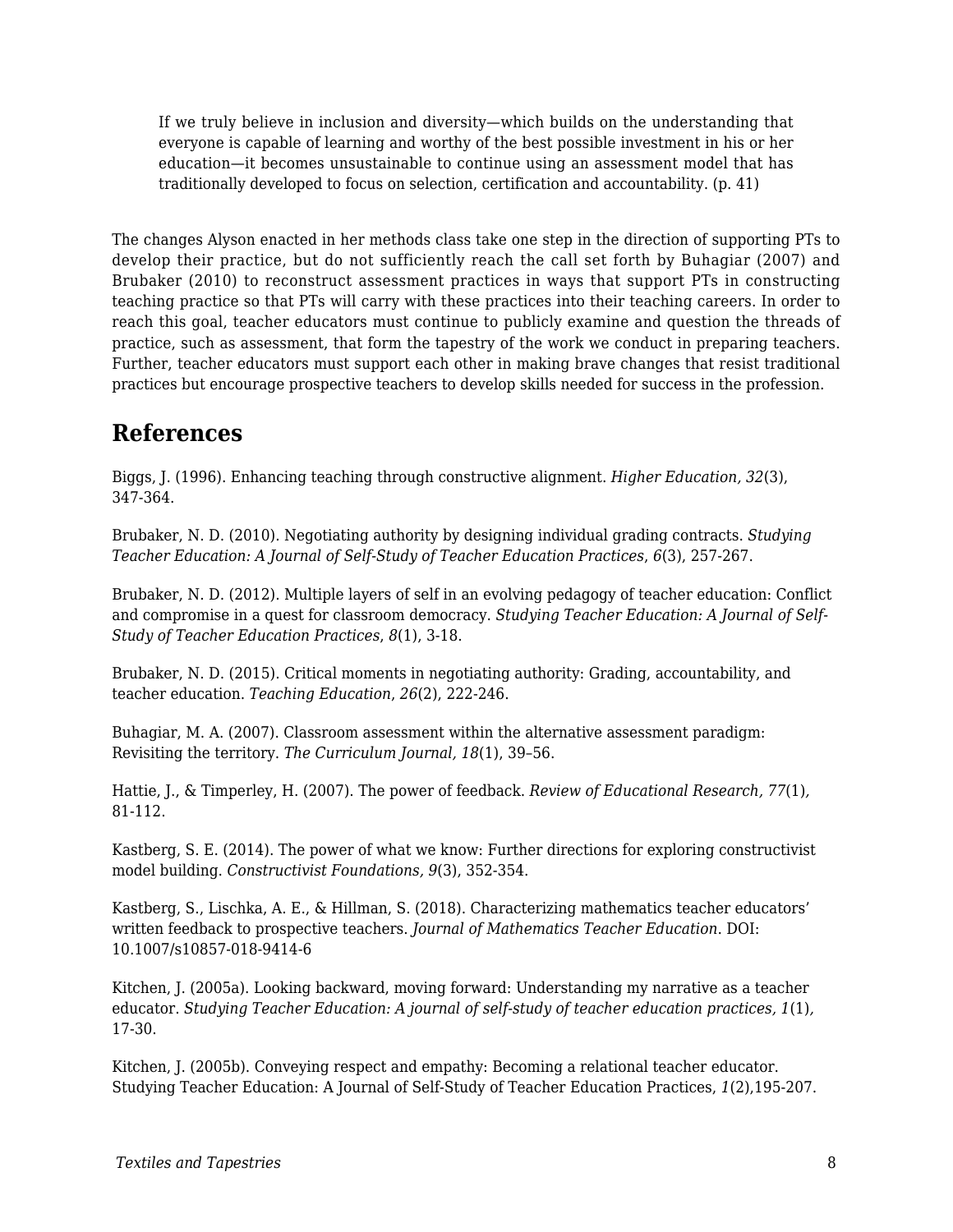Kohn, A. (1999). *Punished by rewards: The trouble with gold stars, incentive plans, A's, praise, and other bribes.* Houghton Mifflin Harcourt.

LaBoskey, V. K. (2007). The methodology of self-study and its theoretical underpinnings. In J. Loughran, M. L. Hamilton, V. K. LaBoskey & T. Russell (Eds.), *International handbook of self-study of teaching and teacher education practices (*pp. 817-869). Springer.

McClam, S. & Sevier, B. (2010). Troubles with grades, grading, and change: Learning from adventures in alternative assessment practices in teacher education. *Teaching and Teacher Education, 26*(7), 1460-1470.

Mishler, E. G. (1990). Validation in inquiry-guided research: The role of exemplars in narrative studies. *Harvard Educational Review, 60*(4), 415-442.

Rogers, C. (1961). *On becoming a person.* Houghton Mifflin.

Rojstaczer, S., & Healy, C. (2012). Where A is ordinary: The evolution of American college and university grading, 1940–2009. *Teachers College Record, 114*(7), 1–23.

Samaras, A., & Freese, A. (2009). Looking back and looking forward: An historical overview of the self-study school. In C. Lassonde, S. Galman & C. Kosnik (Eds.), *Self-Study research methodologies for teacher educators* (pp. 3-20). Sense Publishers.

Schuck, S. & Russell, T. (2005). Self-study, critical friendship, and the complexities of teacher education. *Studying Teacher Education: A journal of self-study of teacher education practices, 1*(2)*,*107-121.

Steffe, L., & D'Ambrosio, B. (1995). Toward a working model of constructivist teaching: A reaction to Simon. *Journal for Research in Mathematics Education, 26*(2), 146-159.

Weissglass, J. (1990). Constructivist listening for empowerment and change. *The Educational Forum, 54*(4), 351-370.

Whitehead, J. (1989). Creating a living educational theory from questions of the kind, 'how do I improve my practice?'. *Cambridge Journal of Education, 19*(1), 41-52.